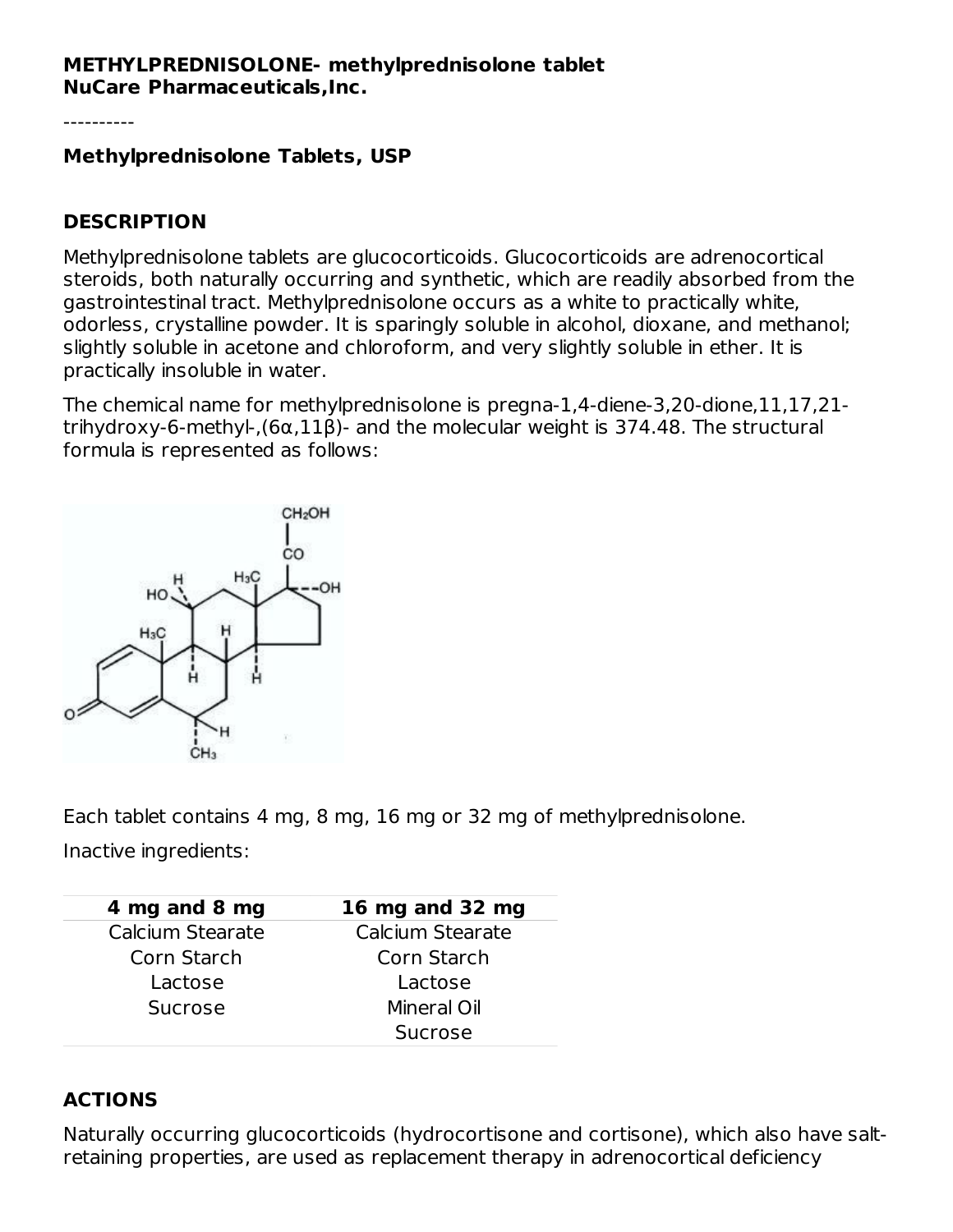states. Their synthetic analogs are primarily used for their potent anti-inflammatory effects in disorders of many organ systems.

Glucocorticoids cause profound and varied metabolic effects. In addition, they modify the body's immune responses to diverse stimuli.

### **INDICATIONS AND USAGE**

Methylprednisolone tablets are indicated in the following conditions:

### **1. Endocrine Disorders**

Primary or secondary adrenocortical insufficiency (hydrocortisone or cortisone is the first choice; synthetic analogs may be used in conjunction with mineralocorticoids where applicable; in infancy, mineralocorticoid supplementation is of particular importance).

Congenital adrenal hyperplasia

Nonsuppurative thyroiditis

Hypercalcemia associated with cancer

### **2. Rheumatic Disorders**

As adjunctive therapy for short-term administration (to tide the patient over an acute episode or exacerbation) in:

Rheumatoid arthritis, including juvenile rheumatoid arthritis (selected cases may require low-dose maintenance therapy)

Ankylosing spondylitis

Acute and subacute bursitis

Synovitis of osteoarthritis

Acute nonspecific tenosynovitis

Post-traumatic osteoarthritis

Psoriatic arthritis

**Epicondylitis** 

Acute gouty arthritis

### **3. Collagen Diseases**

During an exacerbation or as maintenance therapy in selected cases of:

Systemic lupus erythematosus

Systemic dermatomyositis (polymyositis)

Acute rheumatic carditis

# **4. Dermatologic Diseases**

Bullous dermatitis herpetiformis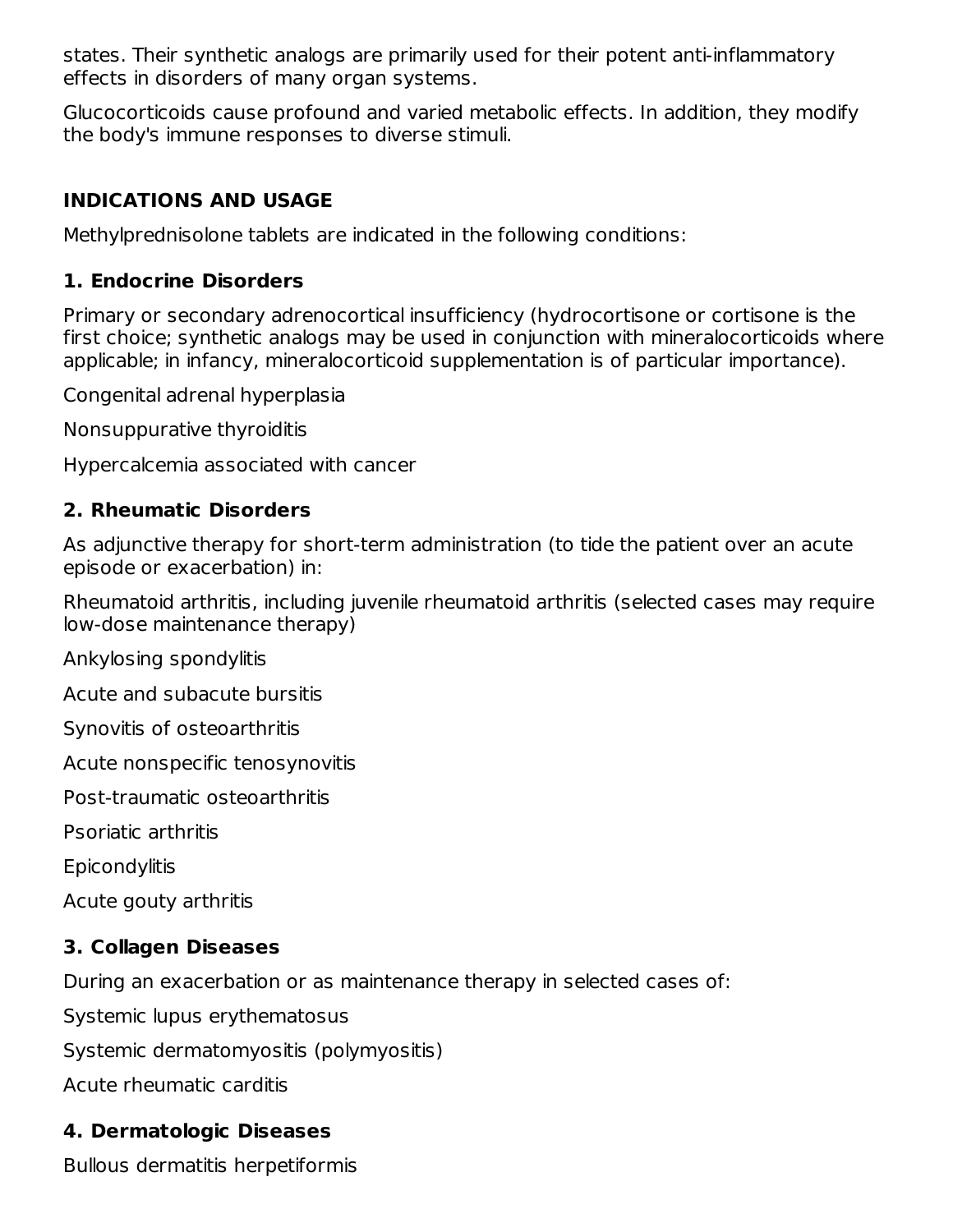Severe erythema multiforme (Stevens-Johnson syndrome)

Severe seborrheic dermatitis

Exfoliative dermatitis

Mycosis fungoides

Pemphigus

Severe psoriasis

### **5. Allergic States**

Control of severe or incapacitating allergic conditions intractable to adequate trials of conventional treatment:

Seasonal or perennial allergic rhinitis

Drug hypersensitivity reactions

Serum sickness

Contact dermatitis

Bronchial asthma

Atopic dermatitis

#### **6. Ophthalmic Diseases**

Severe acute and chronic allergic and inflammatory processes involving the eye and its adnexa, such as:

Allergic corneal marginal ulcers

Herpes zoster ophthalmicus

Anterior segment inflammation

Diffuse posterior uveitis and choroiditis

Sympathetic ophthalmia

**Keratitis** 

Optic neuritis

Allergic conjunctivitis

**Chorioretinitis** 

Iritis and iridocyclitis

### **7. Respiratory Diseases**

Symptomatic sarcoidosis

**Berylliosis** 

Loeffler's syndrome not manageable by other means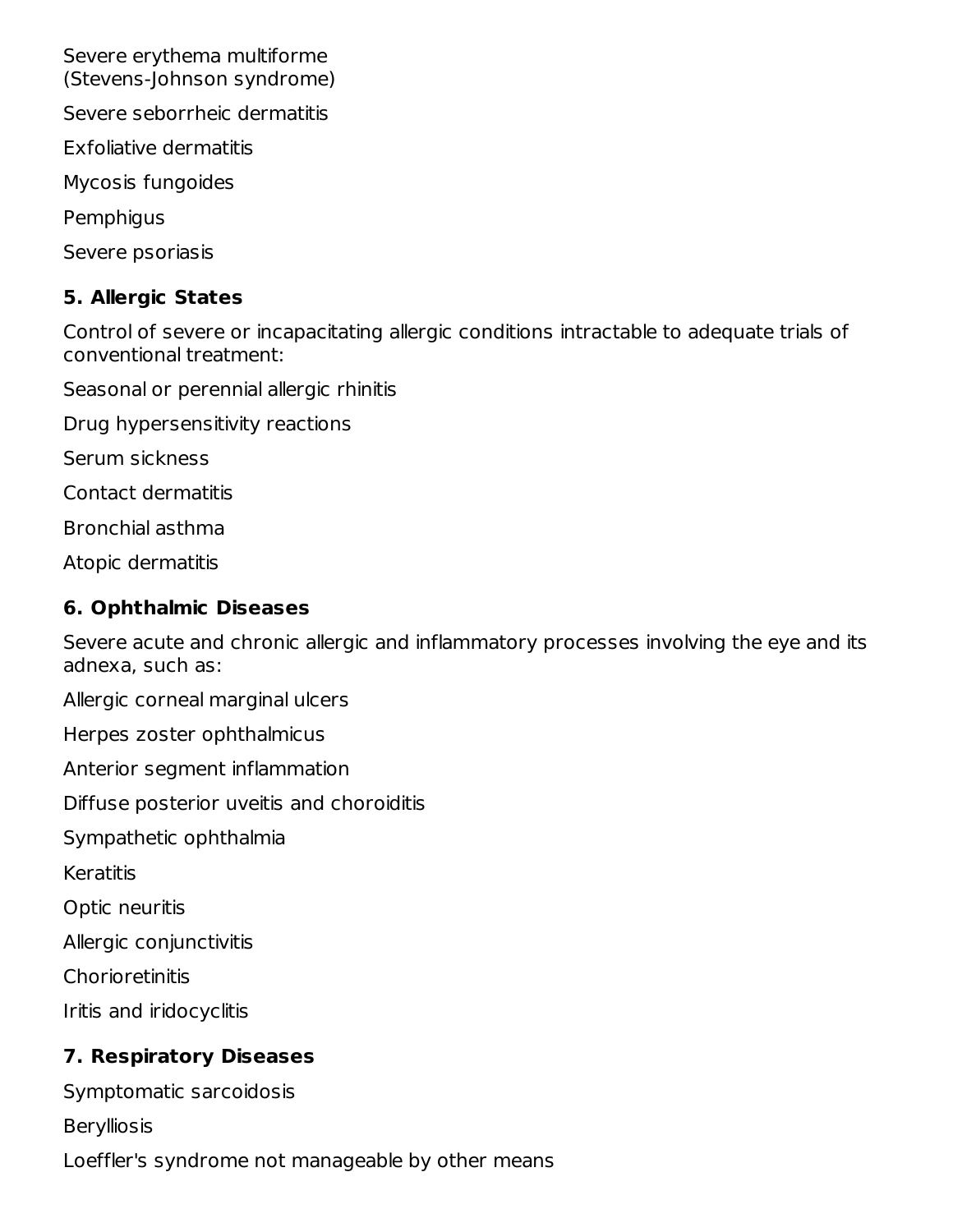Fulminating or disseminated pulmonary tuberculosis when used concurrently with appropriate antituberculous chemotherapy

Aspiration pneumonitis

# **8. Hematologic Disorders**

Idiopathic thrombocytopenic purpura in adults Secondary thrombocytopenia in adults Acquired (autoimmune) hemolytic anemia Erythroblastopenia (RBC anemia) Congenital (erythroid) hypoplastic anemia

# **9. Neoplastic Diseases**

For palliative management of: Leukemias and lymphomas in adults Acute leukemia of childhood

# **10. Edematous States**

To induce a diuresis or remission of proteinuria in the nephrotic syndrome, without uremia, of the idiopathic type or that due to lupus erythematosus.

### **11. Gastrointestinal Diseases**

To tide the patient over a critical period of the disease in:

Ulcerative colitis

Regional enteritis

# **12. Nervous System**

Acute exacerbations of multiple sclerosis

# **13. Miscellaneous**

Tuberculous meningitis with subarachnoid block or impending block when used concurrently with appropriate antituberculous chemotherapy.

Trichinosis with neurologic or myocardial involvement.

# **CONTRAINDICATIONS**

Systemic fungal infections and known hypersensitivity to components.

# **WARNINGS**

In patients on corticosteroid therapy subjected to unusual stress, increased dosage of rapidly acting corticosteroids before, during, and after the stressful situation is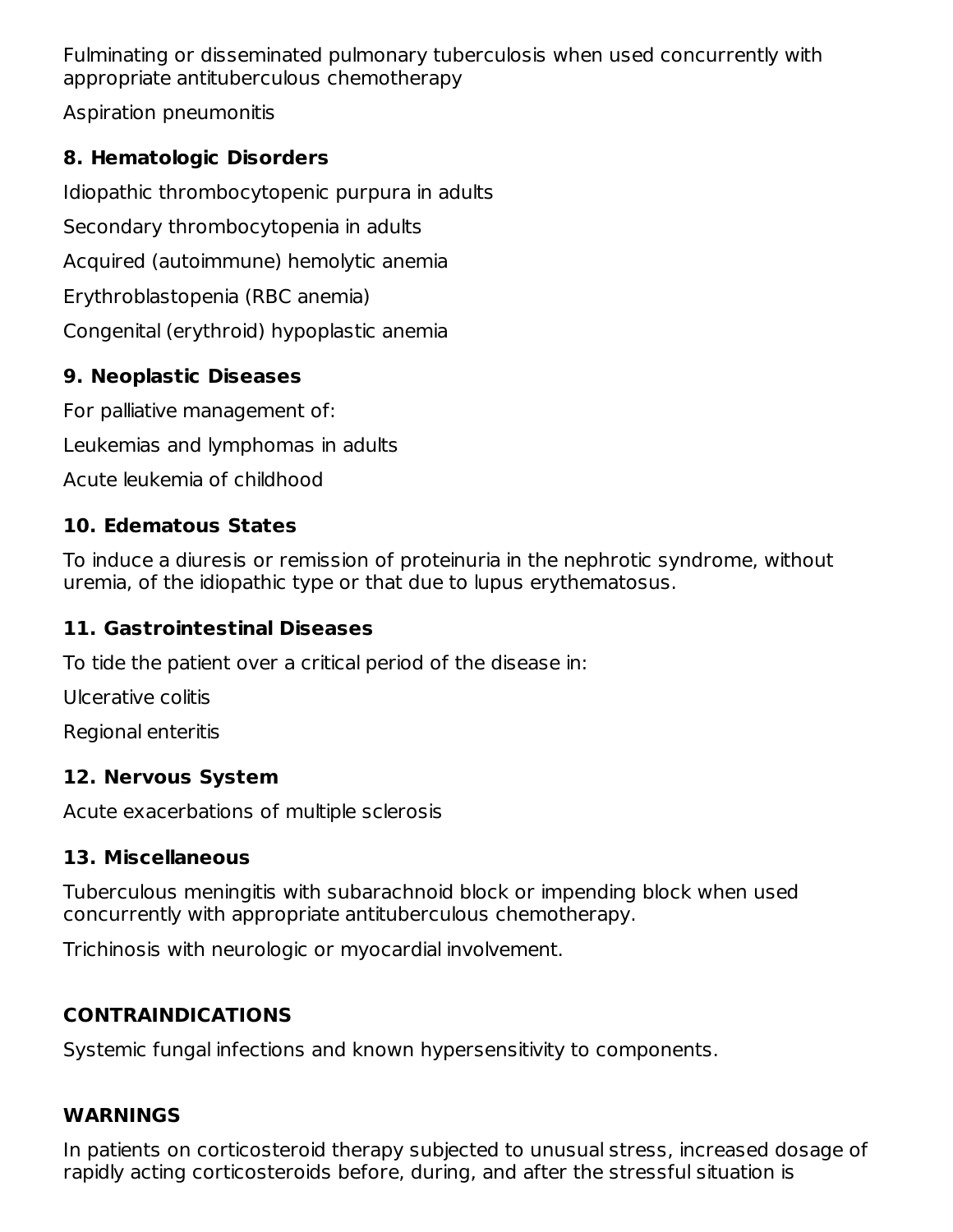indicated.

Corticosteroids may mask some signs of infection, and new infections may appear during their use. Infections with any pathogen including viral, bacterial, fungal, protozoan, or helminthic infections, in any location of the body, may be associated with the use of corticosteroids alone or in combination with other immunosuppressive agents that affect cellular immunity, humoral immunity, or neutrophil function.  $^{\rm 1}$ 

These infections may be mild, but can be severe and at times fatal. With increasing doses of corticosteroids, the rate of occurrence of infectious complications increases. <sup>2</sup> There may be decreased resistance and inability to localize infection when corticosteroids are used.

Prolonged use of corticosteroids may produce posterior subcapsular cataracts, glaucoma with possible damage to the optic nerves, and may enhance the establishment of secondary ocular infections due to fungi or viruses.

### **Usage in pregnancy**

Since adequate human reproduction studies have not been done with corticosteroids, the use of these drugs in pregnancy, nursing mothers, or women of childbearing potential requires that the possible benefits of the drug be weighed against the potential hazards to the mother and embryo or fetus. Infants born of mothers who have received substantial doses of corticosteroids during pregnancy should be carefully observed for signs of hypoadrenalism.

Average and large doses of hydrocortisone or cortisone can cause elevation of blood pressure, salt and water retention, and increased excretion of potassium. These effects are less likely to occur with the synthetic derivatives except when used in large doses. Dietary salt restriction and potassium supplementation may be necessary. All corticosteroids increase calcium excretion.

Administration of live or live, attenuated vaccines is contraindicated in patients receiving immunosuppressive doses of corticosteroids. Killed or inactivated vaccines may be administered to patients receiving immunosuppressive doses of corticosteroids; however, the response to such vaccines may be diminished. Indicated immunization procedures may be undertaken in patients receiving nonimmunosuppressive doses of corticosteroids.

The use of methylprednisolone tablets in active tuberculosis should be restricted to those cases of fulminating or disseminated tuberculosis in which the corticosteroid is used for the management of the disease in conjunction with an appropriate antituberculous regimen.

If corticosteroids are indicated in patients with latent tuberculosis or tuberculin reactivity, close observation is necessary, as reactivation of the disease may occur. During prolonged corticosteroid therapy, these patients should receive chemoprophylaxis.

Persons who are on drugs which suppress the immune system are more susceptible to infections than healthy individuals. Chickenpox and measles, for example, can have a more serious or even fatal course in nonimmune children or adults on corticosteroids. In such children or adults who have not had these diseases, particular care should be taken to avoid exposure. It is not known how the dose, route, and duration of corticosteroid administration affects the risk of developing a disseminated infection. The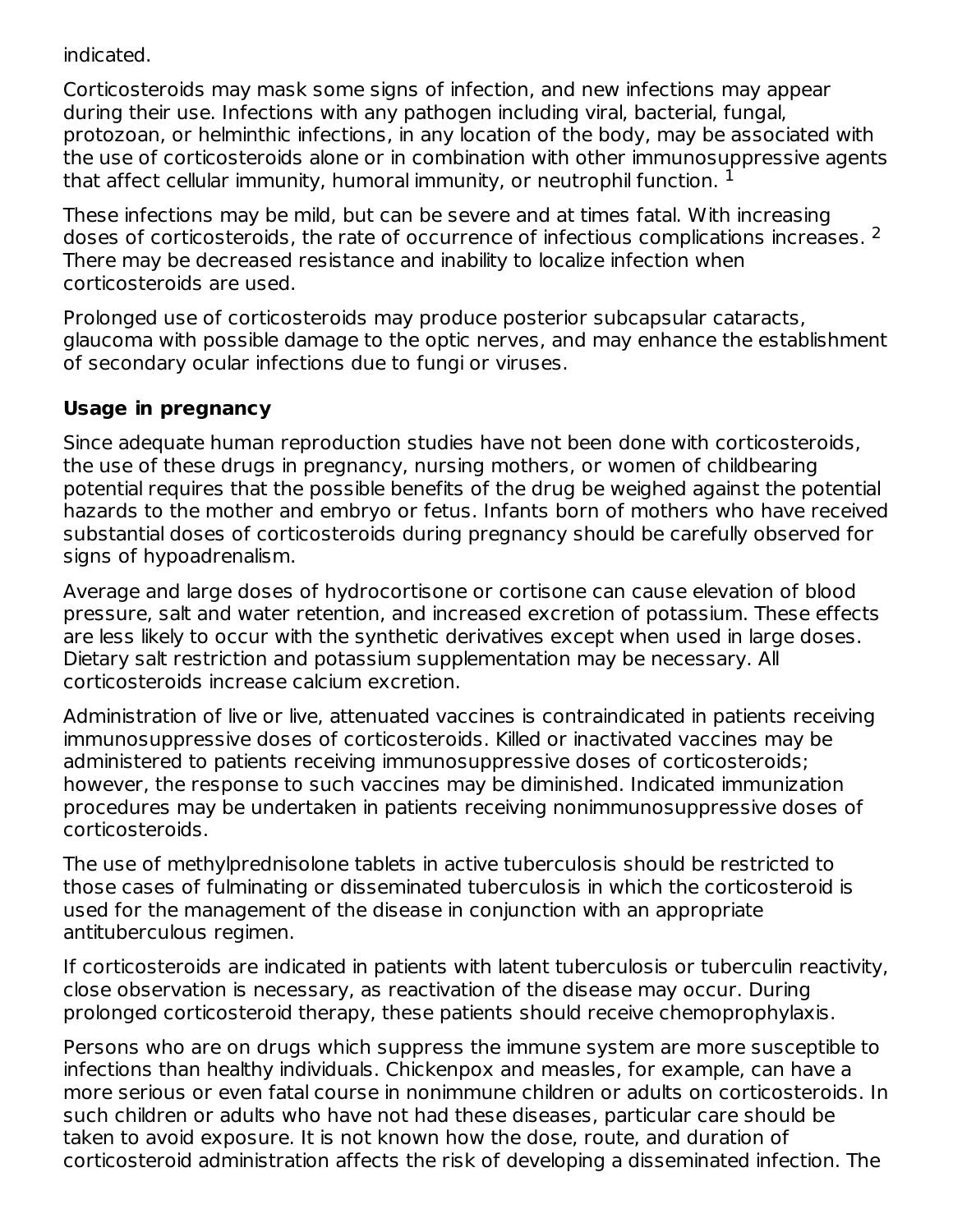contribution of the underlying disease and/or prior corticosteroid treatment to the risk is also not known. If exposed to chickenpox, prophylaxis with varicella zoster immune globulin (VZIG) may be indicated. If exposed to measles, prophylaxis with pooled intramuscular immunoglobulin (IG) may be indicated. (See the respective package inserts for complete VZIG and IG prescribing information.) If chickenpox develops, treatment with antiviral agents may be considered. Similarly, corticosteroids should be used with great care in patients with known or suspected Strongyloides (threadworm) infestation. In such patients, corticosteroid-induced immunosuppression may lead to Strongyloides hyperinfection and dissemination with widespread larval migration, often accompanied by severe enterocolitis and potentially fatal gram-negative septicemia.

### **PRECAUTIONS**

### **General Precautions**

Drug-induced secondary adrenocortical insufficiency may be minimized by gradual reduction of dosage. This type of relative insufficiency may persist for months after discontinuation of therapy; therefore, in any situation of stress occurring during that period, hormone therapy should be reinstituted. Since mineralocorticoid secretion may be impaired, salt and/or a mineralocorticoid should be administered concurrently.

There is an enhanced effect of corticosteroids on patients with hypothyroidism and in those with cirrhosis.

Corticosteroids should be used cautiously in patients with ocular herpes simplex because of possible corneal perforation.

The lowest possible dose of corticosteroid should be used to control the condition under treatment, and when reduction in dosage is possible, the reduction should be gradual.

Psychic derangements may appear when corticosteroids are used, ranging from euphoria, insomnia, mood swings, personality changes, and severe depression to frank psychotic manifestations. Also, existing emotional instability or psychotic tendencies may be aggravated by corticosteroids.

Caution is required in patients with systemic sclerosis because an increased incidence of scleroderma renal crisis has been observed with corticosteroids, including methylprednisolone.

Steroids should be used with caution in nonspecific ulcerative colitis, if there is a probability of impending perforation, abscess, or other pyogenic infection; diverticulitis; fresh intestinal anastomoses; active or latent peptic ulcer; renal insufficiency; hypertension; osteoporosis; and myasthenia gravis.

Growth and development of infants and children on prolonged corticosteroid therapy should be carefully observed.

Kaposi's sarcoma has been reported to occur in patients receiving corticosteroid therapy. Discontinuation of corticosteroids may result in clinical remission.

Although controlled clinical trials have shown corticosteroids to be effective in speeding the resolution of acute exacerbations of multiple sclerosis, they do not show that corticosteroids affect the ultimate outcome or natural history of the disease. The studies do show that relatively high doses of corticosteroids are necessary to demonstrate a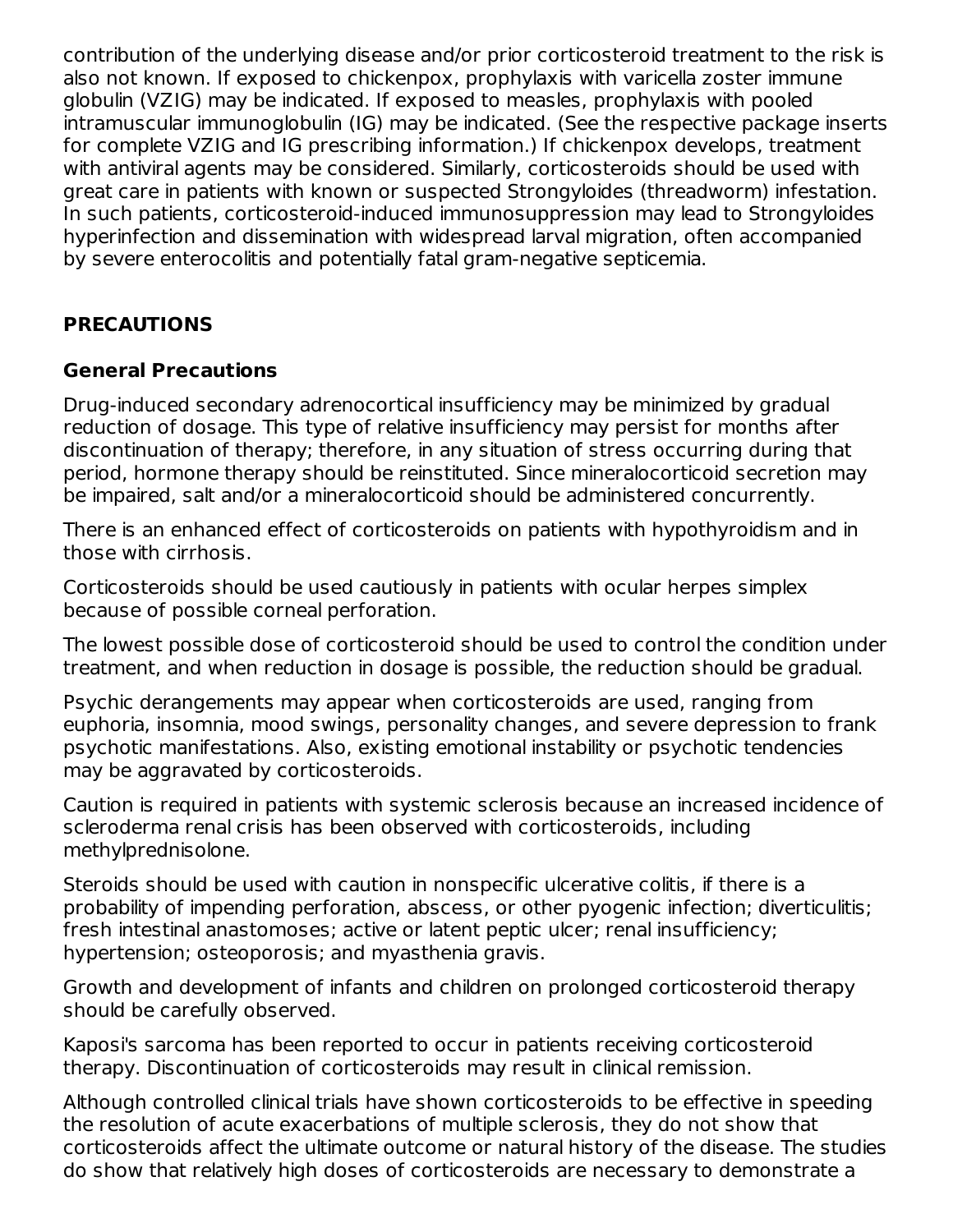significant effect. (See DOSAGE AND ADMINISTRATION.)

Since complications of treatment with glucocorticoids are dependent on the size of the dose and the duration of treatment, a risk/benefit decision must be made in each individual case as to dose and duration of treatment and as to whether daily or intermittent therapy should be used.

# **Drug Interactions**

The pharmacokinetic interactions listed below are potentially clinically important. Mutual inhibition of metabolism occurs with concurrent use of cyclosporine and methylprednisolone; therefore, it is possible that adverse events associated with the individual use of either drug may be more apt to occur. Convulsions have been reported with concurrent use of methylprednisolone and cyclosporine. Drugs that induce hepatic enzymes such as phenobarbital, phenytoin, and rifampin may increase the clearance of methylprednisolone and may require increases in methylprednisolone dose to achieve the desired response. Drugs such as troleandomycin and ketoconazole may inhibit the metabolism of methylprednisolone and thus decrease its clearance. Therefore, the dose of methylprednisolone should be titrated to avoid steroid toxicity.

Methylprednisolone may increase the clearance of chronic high-dose aspirin. This could lead to decreased salicylate serum levels or increase the risk of salicylate toxicity when methylprednisolone is withdrawn. Aspirin should be used cautiously in conjunction with corticosteroids in patients suffering from hypoprothrombinemia.

The effect of methylprednisolone on oral anticoagulants is variable. There are reports of enhanced as well as diminished effects of anticoagulants when given concurrently with corticosteroids. Therefore, coagulation indices should be monitored to maintain the desired anticoagulant effect.

# **Information for the Patient**

Persons who are on immunosuppressant doses of corticosteroids should be warned to avoid exposure to chickenpox or measles. Patients should also be advised that if they are exposed, medical advice should be sought without delay.

# **ADVERSE REACTIONS**

Fluid and Electrolyte Disturbances

- Sodium retention
- Congestive heart failure in susceptible patients
- Hypertension
- Fluid retention
- Potassium loss
- Hypokalemic alkalosis

### Musculoskeletal

- Muscle weakness
- Loss of muscle mass
- Steroid myopathy
- Osteoporosis
- Tendon rupture, particularly of the Achilles tendon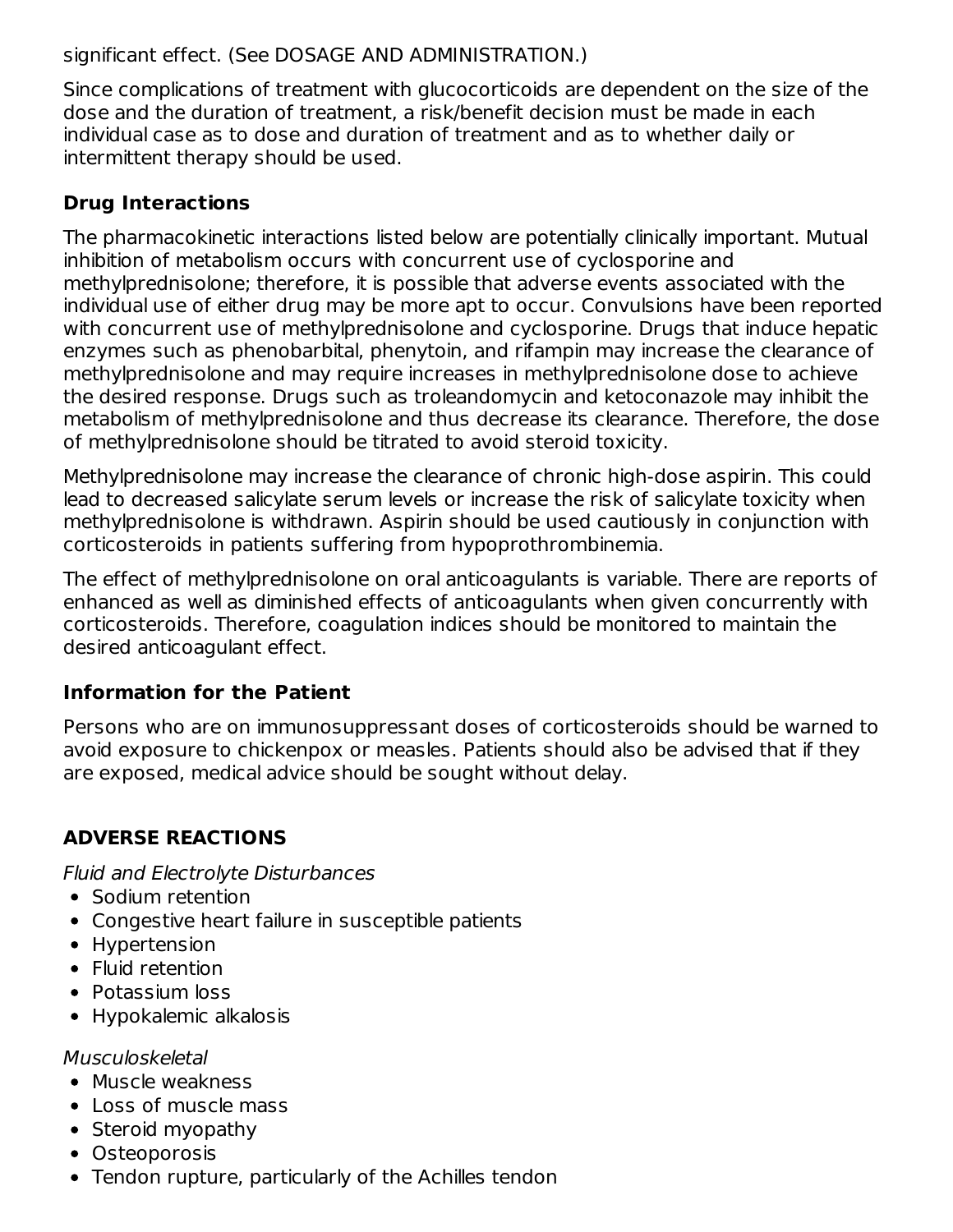- Vertebral compression fractures
- Aseptic necrosis of femoral and humeral heads
- Pathologic fracture of long bones

#### Gastrointestinal

- Peptic ulcer with possible perforation and hemorrhage
- Pancreatitis
- Abdominal distention
- Ulcerative esophagitis

Increases in alanine transaminase (ALT, SGPT), aspartate transaminase (AST, SGOT), and alkaline phosphatase have been observed following corticosteroid treatment. These changes are usually small, not associated with any clinical syndrome, and reversible upon discontinuation.

#### Dermatologic

- Impaired wound healing
- Petechiae and ecchymoses
- May suppress reactions to skin tests
- Thin fragile skin
- Facial erythema
- Increased sweating

#### **Neurological**

- Increased intracranial pressure with papilledema (pseudo-tumor cerebri), usually after treatment
- Convulsions
- Vertigo
- Headache

### Endocrine

- Development of Cushingoid state
- Suppression of growth in children
- Secondary adrenocortical and pituitary unresponsiveness, particularly in times of stress, as in trauma, surgery, or illness
- Menstrual irregularities
- Decreased carbohydrate tolerance
- Manifestations of latent diabetes mellitus
- Increased requirements of insulin or oral hypoglycemic agents in diabetics

### **Ophthalmic**

- Posterior subcapsular cataracts
- Increased intraocular pressure
- Glaucoma
- Exophthalmos

#### Metabolic

Negative nitrogen balance due to protein catabolism

The following additional reactions have been reported following oral as well as parenteral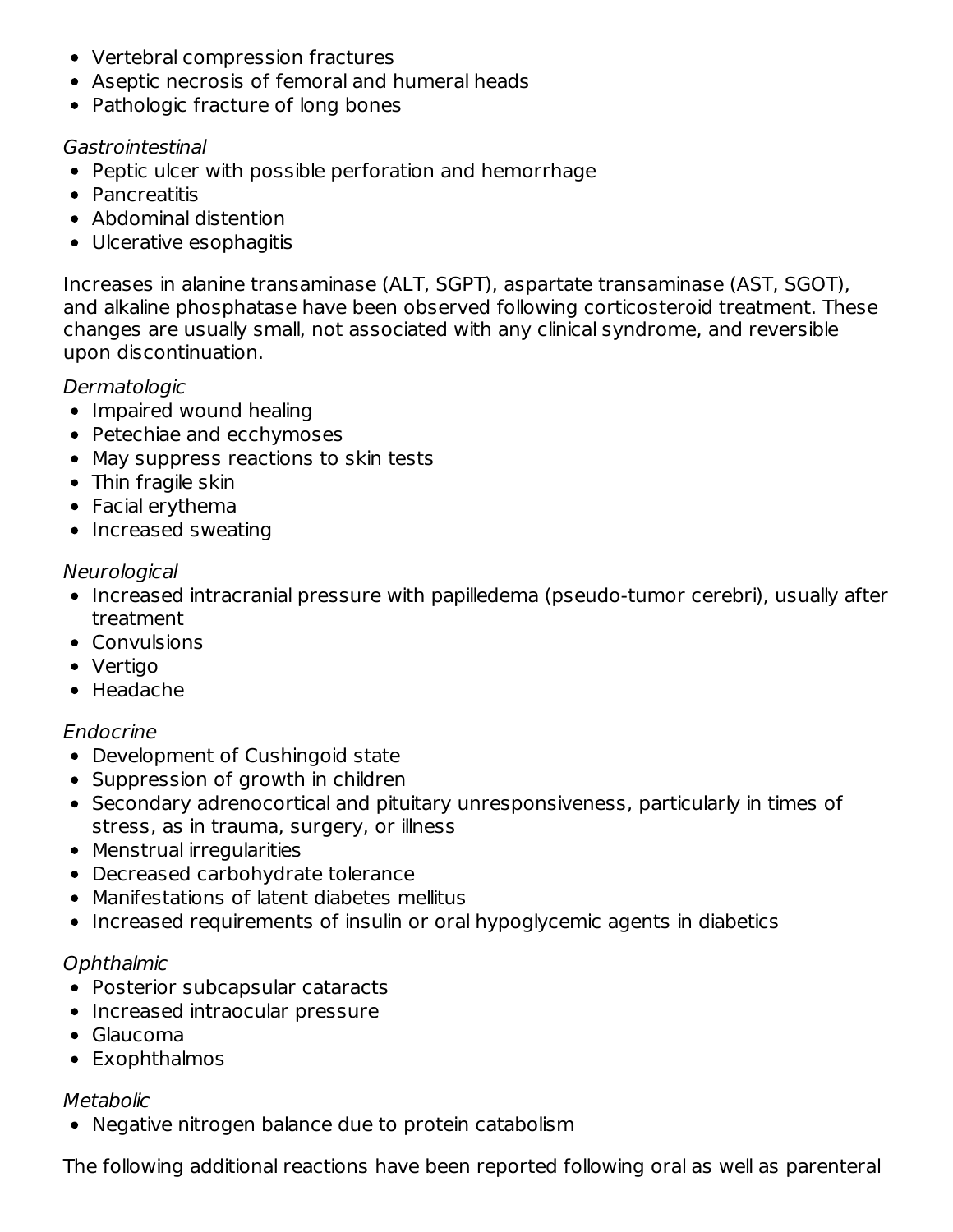therapy: Urticaria and other allergic, anaphylactic, or hypersensitivity reactions.

# **DOSAGE AND ADMINISTRATION**

The initial dosage of methylprednisolone tablets may vary from 4 mg to 48 mg of methylprednisolone per day, depending on the specific disease entity being treated. In situations of less severity, lower doses will generally suffice, while in selected patients, higher initial doses may be required. The initial dosage should be maintained or adjusted until a satisfactory response is noted. If after a reasonable period of time there is a lack of satisfactory clinical response, methylprednisolone tablets should be discontinued and the patient transferred to other appropriate therapy.

#### **IT SHOULD BE EMPHASIZED THAT DOSAGE REQUIREMENTS ARE VARIABLE AND MUST BE INDIVIDUALIZED ON THE BASIS OF THE DISEASE UNDER TREATMENT AND THE RESPONSE OF THE PATIENT**.

After a favorable response is noted, the proper maintenance dosage should be determined by decreasing the initial drug dosage in small decrements at appropriate time intervals until the lowest dosage which will maintain an adequate clinical response is reached. It should be kept in mind that constant monitoring is needed in regard to drug dosage. Included in the situations which may make dosage adjustments necessary are changes in clinical status secondary to remissions or exacerbations in the disease process, the patient's individual drug responsiveness, and the effect of patient exposure to stressful situations not directly related to the disease entity under treatment; in this latter situation, it may be necessary to increase the dosage of methylprednisolone tablets for a period of time consistent with the patient's condition. If after long-term therapy the drug is to be stopped, it is recommended that it be withdrawn gradually rather than abruptly.

### **Multiple Sclerosis**

In treatment of acute exacerbations of multiple sclerosis, daily doses of 200 mg of prednisolone for a week followed by 80 mg every other day for 1 month have been shown to be effective (4 mg of methylprednisolone is equivalent to 5 mg of prednisolone).

# **Alternate Day Therapy**

Alternate day therapy is a corticosteroid dosing regimen in which twice the usual daily dose of corticoid is administered every other morning. The purpose of this mode of therapy is to provide the patient requiring long-term pharmacologic dose treatment with the beneficial effects of corticoids while minimizing certain undesirable effects, including pituitary-adrenal suppression, the Cushingoid state, corticoid withdrawal symptoms, and growth suppression in children.

The rationale for this treatment schedule is based on two major premises: (a) the antiinflammatory or therapeutic effect of corticoids persists longer than their physical presence and metabolic effects and (b) administration of the corticosteroid every other morning allows for reestablishment of more nearly normal hypothalamic-pituitaryadrenal (HPA) activity on the off-steroid day.

A brief review of the HPA physiology may be helpful in understanding this rationale.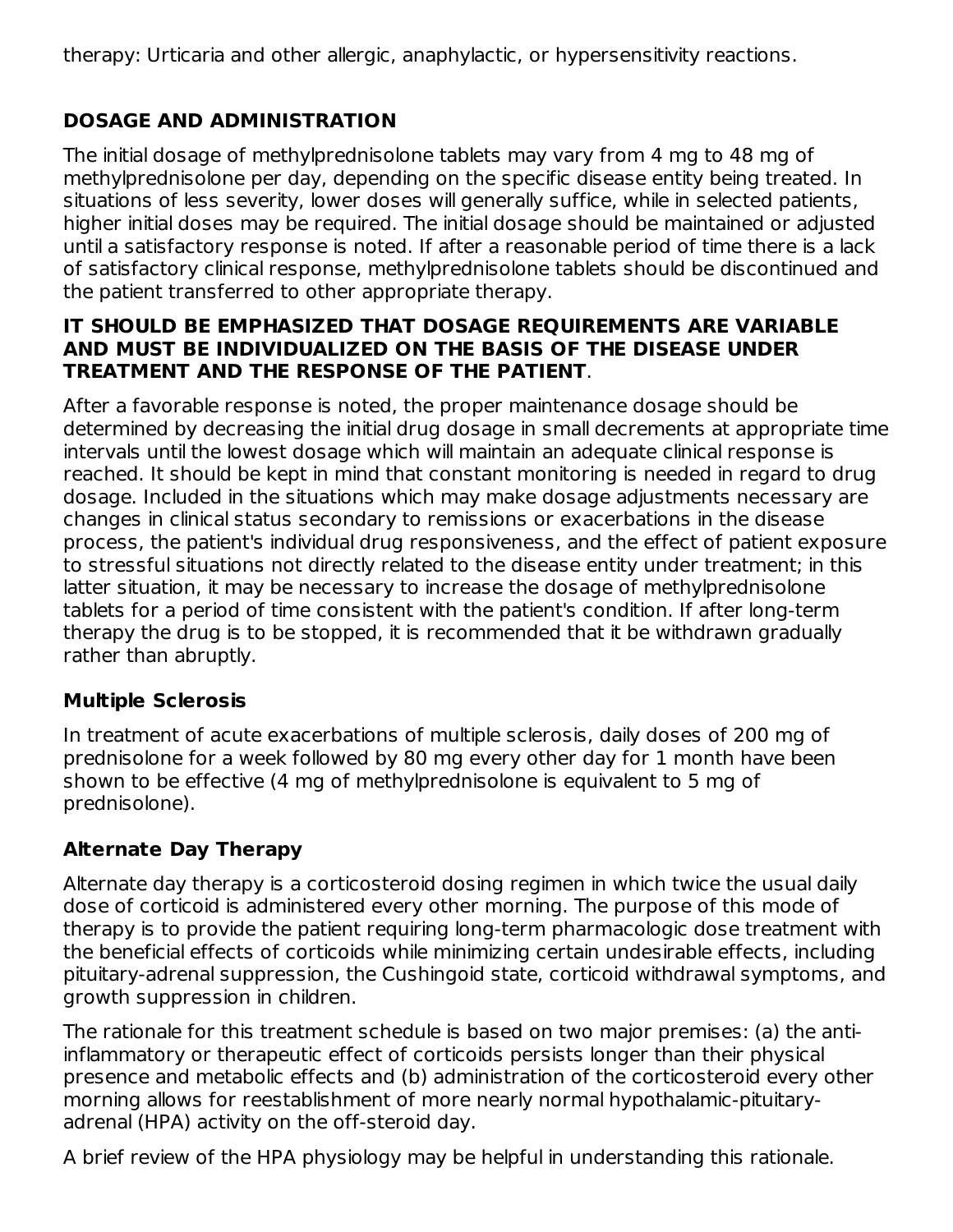Acting primarily through the hypothalamus, a fall in free cortisol stimulates the pituitary gland to produce increasing amounts of corticotropin (ACTH) while a rise in free cortisol inhibits ACTH secretion. Normally, the HPA system is characterized by diurnal (circadian) rhythm. Serum levels of ACTH rise from a low point at about 10 pm to a peak level at about 6 am. Increasing levels of ACTH stimulate adrenal cortical activity resulting in a rise in plasma cortisol with maximal levels occurring between 2 am and 8 am. This rise in cortisol dampens ACTH production and in turn adrenal cortical activity. There is a gradual fall in plasma corticoids during the day with lowest levels occurring about midnight.

The diurnal rhythm of the HPA axis is lost in Cushing's disease, a syndrome of adrenal cortical hyperfunction characterized by obesity with centripetal fat distribution, thinning of the skin with easy bruisability, muscle wasting with weakness, hypertension, latent diabetes, osteoporosis, electrolyte imbalance, etc. The same clinical findings of hyperadrenocorticism may be noted during long-term pharmacologic dose corticoid therapy administered in conventional daily divided doses. It would appear, then, that a disturbance in the diurnal cycle with maintenance of elevated corticoid values during the night may play a significant role in the development of undesirable corticoid effects. Escape from these constantly elevated plasma levels for even short periods of time may be instrumental in protecting against undesirable pharmacologic effects.

During conventional pharmacologic dose corticosteroid therapy, ACTH production is inhibited with subsequent suppression of cortisol production by the adrenal cortex. Recovery time for normal HPA activity is variable depending upon the dose and duration of treatment. During this time, the patient is vulnerable to any stressful situation. Although it has been shown that there is considerably less adrenal suppression following a single morning dose of prednisolone (10 mg) as opposed to a quarter of that dose administered every six hours, there is evidence that some suppressive effect on adrenal activity may be carried over into the following day when pharmacologic doses are used. Further, it has been shown that a single dose of certain corticosteroids will produce adrenal cortical suppression for two or more days. Other corticoids, including methylprednisolone, hydrocortisone, prednisone, and prednisolone, are considered to be short-acting (producing adrenal cortical suppression for  $1\frac{1}{4}$  to  $1\frac{1}{2}$  days following a single dose) and thus are recommended for alternate day therapy.

The following should be kept in mind when considering alternate day therapy:

- Basic principles and indications for corticosteroid therapy should apply. The benefits of alternate day therapy should not encourage the indiscriminate use of steroids.
- Alternate day therapy is a therapeutic technique primarily designed for patients in whom long-term pharmacologic corticoid therapy is anticipated.
- In less severe disease processes in which corticoid therapy is indicated, it may be possible to initiate treatment with alternate day therapy. More severe disease states usually will require daily divided high-dose therapy for initial control of the disease process. The initial suppressive dose level should be continued until satisfactory clinical response is obtained, which is usually four to ten days in the case of many allergic and collagen diseases. It is important to keep the period of initial suppressive dose as brief as possible, particularly when subsequent use of alternate day therapy is intended.

Once control has been established, two courses are available: (a) change to alternate day therapy and then gradually reduce the amount of corticoid given every other day **or** (b) following control of the disease process, reduce the daily dose of corticoid to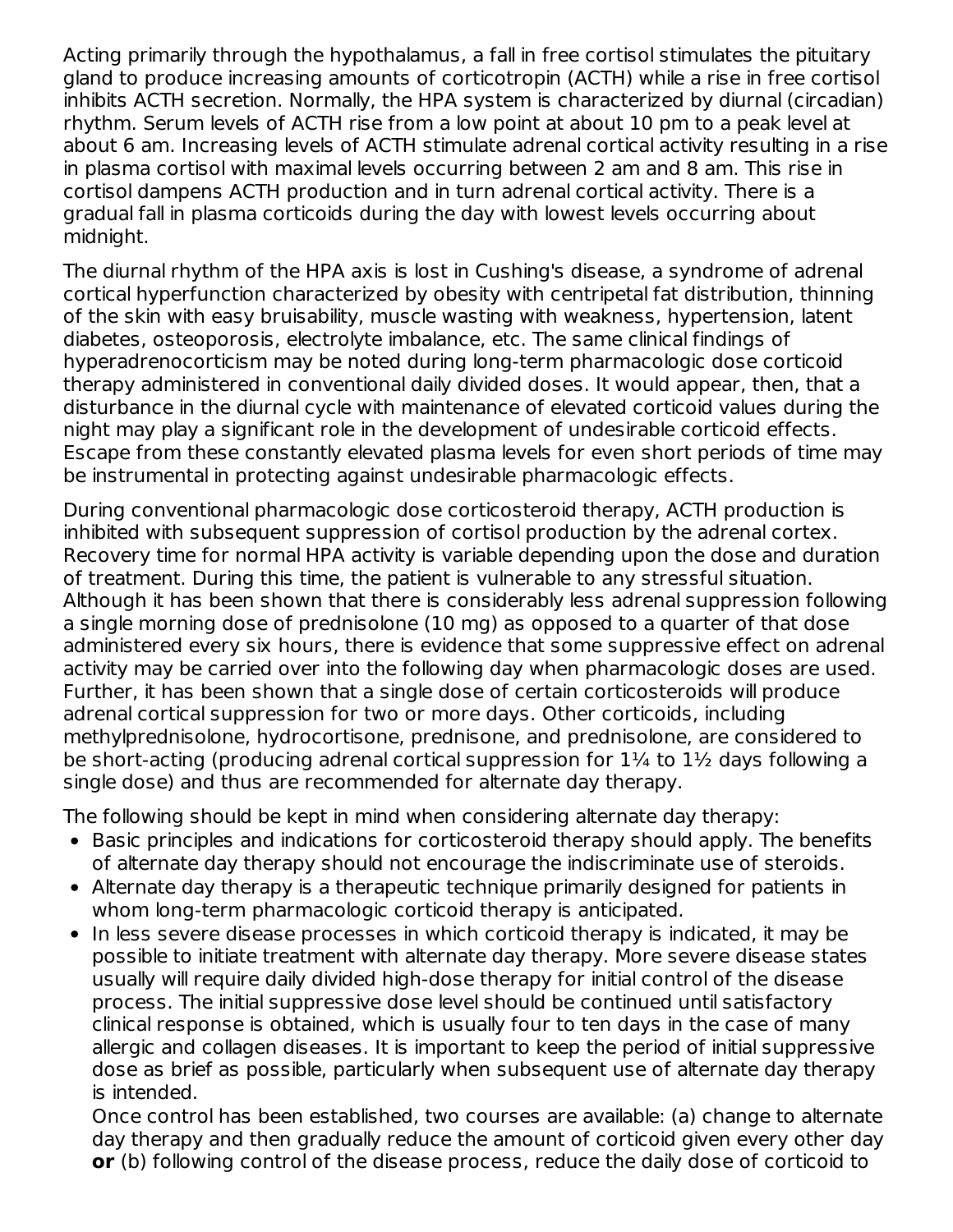the lowest effective level as rapidly as possible and then change over to an alternate day schedule. Theoretically, course (a) may be preferable.

- Because of the advantages of alternate day therapy, it may be desirable to try patients on this form of therapy who have been on daily corticoids for long periods of time (e.g., patients with rheumatoid arthritis). Since these patients may already have a suppressed HPA axis, establishing them on alternate day therapy may be difficult and not always successful. However, it is recommended that regular attempts be made to change them over. It may be helpful to triple or even quadruple the daily maintenance dose and administer this every other day rather than just doubling the daily dose if difficulty is encountered. Once the patient is again controlled, an attempt should be made to reduce this dose to a minimum.
- As indicated above, certain corticosteroids, because of their prolonged suppressive effect on adrenal activity, are not recommended for alternate day therapy (e.g., dexamethasone and betamethasone).
- The maximal activity of the adrenal cortex is between 2 am and 8 am, and it is minimal between 4 pm and midnight. Exogenous corticosteroids suppress adrenocortical activity the least, when given at the time of maximal activity (am).
- In using alternate day therapy, it is important, as in all therapeutic situations, to individualize and tailor the therapy to each patient. Complete control of symptoms will not be possible in all patients. An explanation of the benefits of alternate day therapy will help the patient to understand and tolerate the possible flare-up in symptoms which may occur in the latter part of the off-steroid day. Other symptomatic therapy may be added or increased at this time if needed.
- In the event of an acute flare-up of the disease process, it may be necessary to return to a full suppressive daily divided corticoid dose for control. Once control is again established, alternate day therapy may be reinstituted.
- Although many of the undesirable features of corticosteroid therapy can be minimized by alternate day therapy, as in any therapeutic situation, the physician must carefully weigh the benefit-risk ratio for each patient in whom corticoid therapy is being considered.

# **HOW SUPPLIED**

Methylprednisolone Tablets are available as:

**4 mg** (white, elliptical, scored, imprinted MEDROL 4)

DOSEPAK™ Unit of Use (21 tablets) NDC 68071-2370-1

Store at controlled room temperature 20° to 25°C (68° to 77°F) [see USP].

### **REFERENCES**

- 1. Fekety R. Infections associated with corticosteroids and immunosuppressive therapy. In: Gorbach SL, Bartlett JG, Blacklow NR, eds. Infectious Diseases. Philadelphia: WBSaunders Company 1992:1050-1.
- 2. Stuck AE, Minder CE, Frey FJ. Risk of infectious complications in patients taking glucocorticoids. Rev Infect Dis 1989: 11(6):954-63.

This product's label may have been updated. For current full prescribing information, please visit www.greenstonellc.com.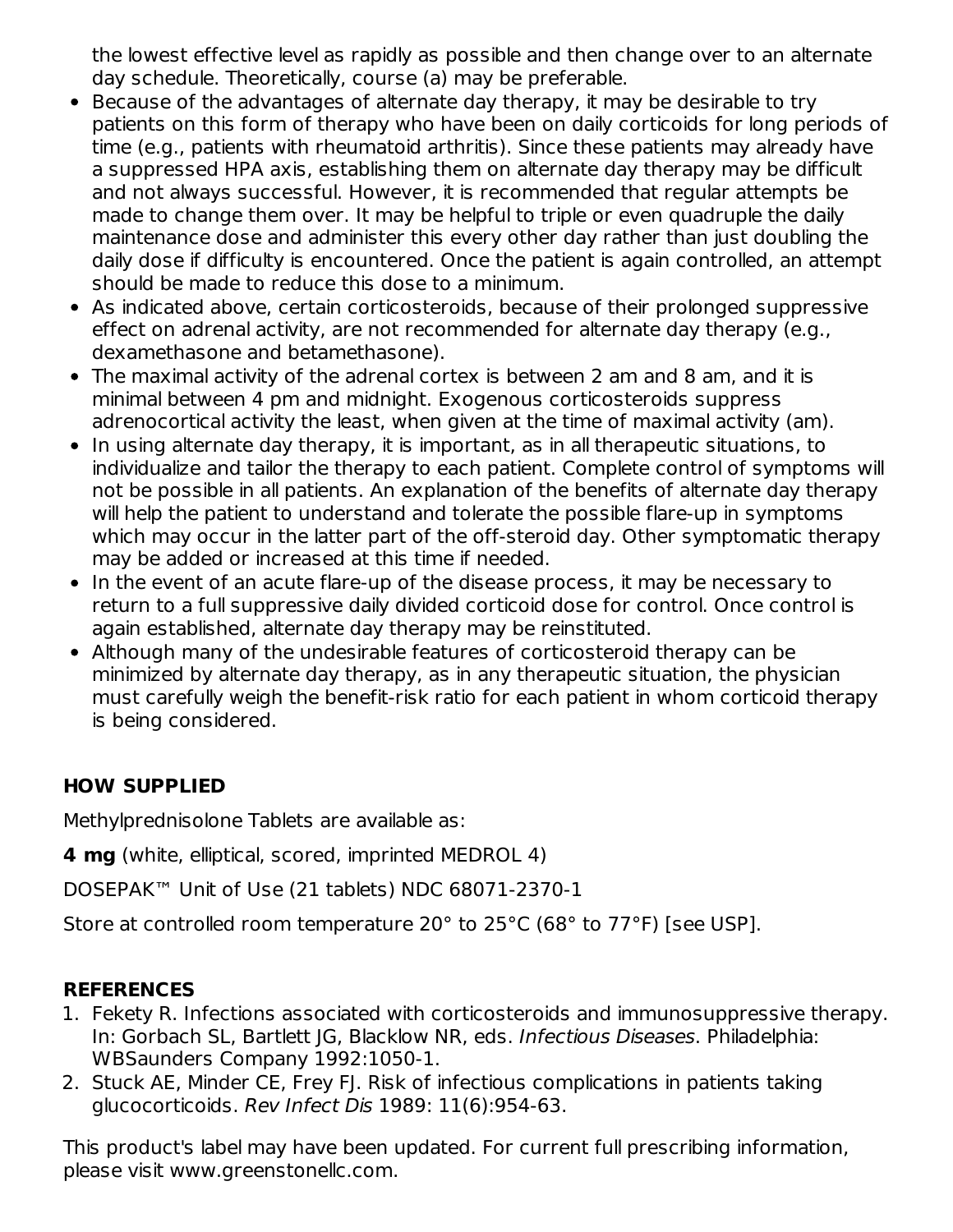LAB-0158-7.0 February 2018

#### **PRINCIPAL DISPLAY PANEL**



| <b>METHYLPREDNISOLONE</b><br>methylprednisolone tablet      |                                                             |                              |                                    |                         |                 |  |  |
|-------------------------------------------------------------|-------------------------------------------------------------|------------------------------|------------------------------------|-------------------------|-----------------|--|--|
|                                                             |                                                             |                              |                                    |                         |                 |  |  |
| <b>Product Information</b>                                  |                                                             |                              |                                    |                         |                 |  |  |
| <b>Product Type</b>                                         | HUMAN PRESCRIPTION<br><b>DRUG</b>                           | <b>Item Code</b><br>(Source) | NDC:68071-2370(NDC:59762-<br>4440) |                         |                 |  |  |
| <b>Route of Administration</b>                              | ORAI                                                        |                              |                                    |                         |                 |  |  |
|                                                             |                                                             |                              |                                    |                         |                 |  |  |
| <b>Active Ingredient/Active Moiety</b>                      |                                                             |                              |                                    |                         |                 |  |  |
| <b>Basis of Strength Strength</b><br><b>Ingredient Name</b> |                                                             |                              |                                    |                         |                 |  |  |
| UNII: X4W7Z R7023)                                          | METHYLPREDNISOLONE (UNII: X4W7ZR7023) (METHYLPREDNISOLONE - |                              |                                    | METHYLPREDNISOLONE 4 mg |                 |  |  |
|                                                             |                                                             |                              |                                    |                         |                 |  |  |
| <b>Inactive Ingredients</b>                                 |                                                             |                              |                                    |                         |                 |  |  |
|                                                             | <b>Ingredient Name</b>                                      |                              |                                    |                         | <b>Strength</b> |  |  |
| <b>CALCIUM STEARATE (UNII: 776XM7047L)</b>                  |                                                             |                              |                                    |                         |                 |  |  |
| <b>STARCH, CORN (UNII: O8232NY3SJ)</b>                      |                                                             |                              |                                    |                         |                 |  |  |
| LACTOSE, UNSPECIFIED FORM (UNII: J2B2A4N98G)                |                                                             |                              |                                    |                         |                 |  |  |
| <b>SUCROSE (UNII: C151H8M554)</b>                           |                                                             |                              |                                    |                         |                 |  |  |
|                                                             |                                                             |                              |                                    |                         |                 |  |  |
| <b>Product Characteristics</b>                              |                                                             |                              |                                    |                         |                 |  |  |